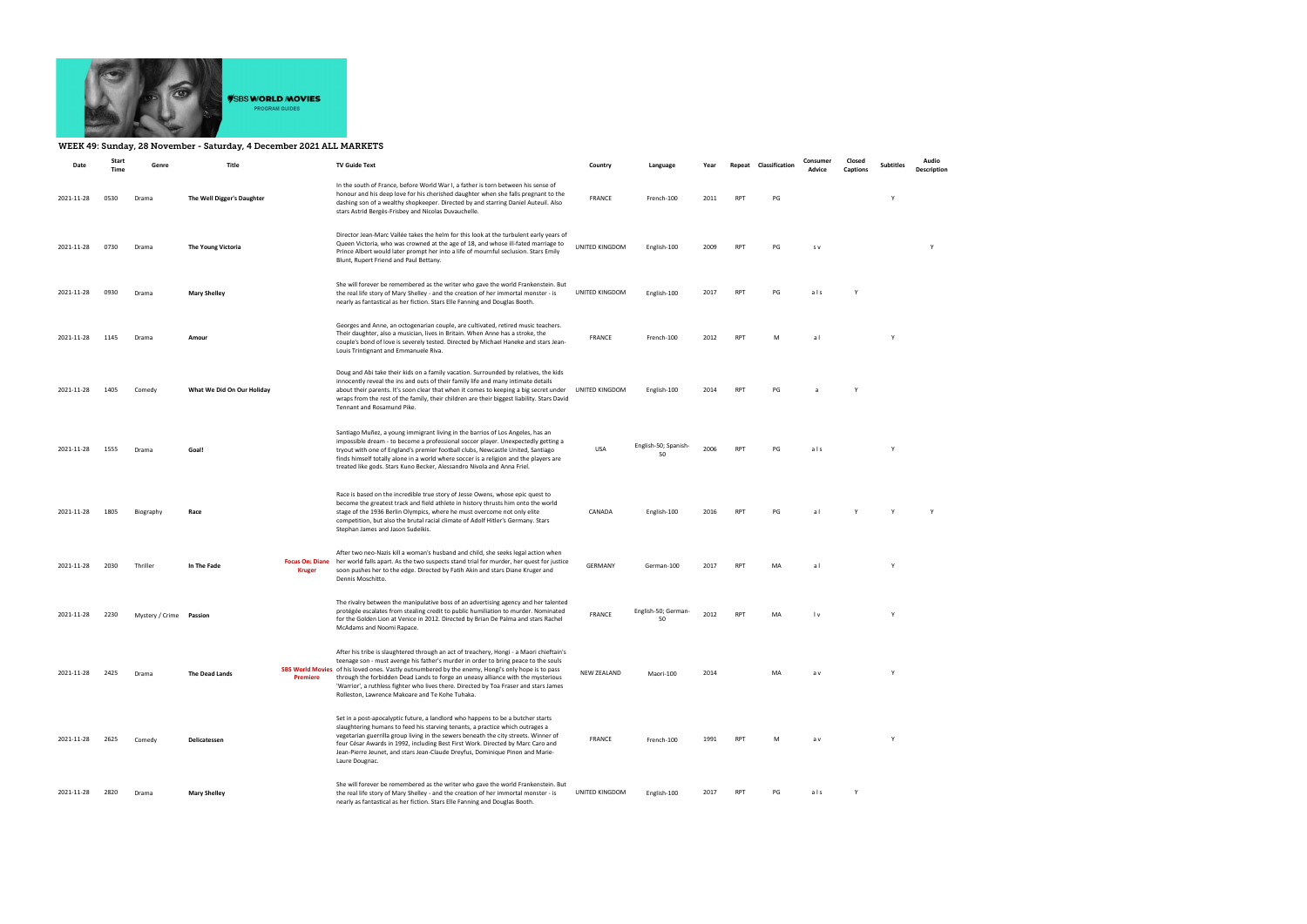| 2021-11-29 | 0635 | Drama                         | Goal!                      |                      | Santiago Muñez, a young immigrant living in the barrios of Los Angeles, has an<br>impossible dream - to become a professional soccer player. Unexpectedly getting a<br>tryout with one of England's premier football clubs, Newcastle United, Santiago<br>finds himself totally alone in a world where soccer is a religion and the players are<br>treated like gods. Stars Kuno Becker, Alessandro Nivola and Anna Friel.                                                      | <b>USA</b>     | English-50; Spanish-<br>50            | 2006 | <b>RPT</b> | PG | als  |   | Y |  |
|------------|------|-------------------------------|----------------------------|----------------------|---------------------------------------------------------------------------------------------------------------------------------------------------------------------------------------------------------------------------------------------------------------------------------------------------------------------------------------------------------------------------------------------------------------------------------------------------------------------------------|----------------|---------------------------------------|------|------------|----|------|---|---|--|
| 2021-11-29 | 0845 | Drama                         | The Well Digger's Daughter |                      | In the south of France, before World War I, a father is torn between his sense of<br>honour and his deep love for his cherished daughter when she falls pregnant to the<br>dashing son of a wealthy shopkeeper. Directed by and starring Daniel Auteuil. Also<br>stars Astrid Bergès-Frisbey and Nicolas Duvauchelle.                                                                                                                                                           | FRANCE         | French-100                            | 2011 | <b>RPT</b> | PG |      |   | Y |  |
| 2021-11-29 | 1045 | Drama                         | <b>The Student</b>         |                      | Veniamin, a Russian high school student who has become a fervent Christian,<br>becomes convinced that the world is lost to evil and begins to challenge the morals<br>and beliefs of the adults surrounding him. Convinced he holds the moral high<br>ground, Veniamin obsessively quotes Bible passages as inarguable ethical and<br>existential truths.                                                                                                                       | RUSSIA         | Russian-100                           | 2016 | RPT        | M  | alns |   | Y |  |
| 2021-11-29 | 1255 | Biography                     | Race                       |                      | Race is based on the incredible true story of Jesse Owens, whose epic quest to<br>become the greatest track and field athlete in history thrusts him onto the world<br>stage of the 1936 Berlin Olympics, where he must overcome not only elite<br>competition, but also the brutal racial climate of Adolf Hitler's Germany. Stars<br>Stephan James and Jason Sudeikis.                                                                                                        | CANADA         | English-100                           | 2016 | RPT        | PG | a l  |   |   |  |
| 2021-11-29 | 1525 | Drama                         | The Young Victoria         |                      | Director Jean-Marc Vallée takes the helm for this look at the turbulent early years of<br>Queen Victoria, who was crowned at the age of 18, and whose ill-fated marriage to<br>Prince Albert would later prompt her into a life of mournful seclusion. Stars Emily<br>Blunt, Rupert Friend and Paul Bettany.                                                                                                                                                                    | UNITED KINGDOM | English-100                           | 2009 | <b>RPT</b> | PG | s v  |   |   |  |
| 2021-11-29 | 1720 | History                       | Kundun                     |                      | In 1937, a two year old boy from a simple family is recognised as Kundun, the<br>fourteenth reincarnation of the Dalai Lama, the spiritual and political leader of Tibet<br>Educated by the monks. Nominated for four Academy Awards in 1998. Directed by<br>Martin Scorsese and stars Tenzin Thuthob Tsarong.                                                                                                                                                                  | <b>USA</b>     | English-98; Mandarin-<br>1; Tibetan-1 | 1997 | <b>RPT</b> | PG | a v  |   | Y |  |
| 2021-11-29 | 1950 | Comedy                        | <b>Alex And Eve</b>        |                      | Alex is a handsome schoolteacher in his mid-thirties and his parents want him to<br>marry a good Greek girl. But Alex falls hopelessly in love with the gorgeous Eve, a<br>lawyer, whose parents are Lebanese Muslim. Like oil and water, the two should<br>never mix, only how can they stop themselves from falling in love? A family comedy<br>about dating in a multicultural world. Directed by Peter Andrikidis and stars Richard<br>Brancatisano and Andrea Demetriades. | AUSTRALIA      | English-100                           | 2016 | <b>RPT</b> | M  | als  |   |   |  |
| 2021-11-29 | 2130 | Politics & Current<br>Affairs | Collective                 | <b>Politics Week</b> | In 2015, a fire at Bucharest's Colectiv club left 27 dead and 180 injured. Soon, more<br>burn victims began dying in hospitals from wounds that were not life-threatening.<br>These revelations were brought to the attention of a crack team of investigators at<br>the Romanian newspaper Gazeta Sporturilor, who begin to uncover a vast health-<br>care fraud that enriched moguls and politicians and led to the deaths of innocent<br>citizens.                           | <b>GERMANY</b> | Romanian-100                          | 2019 |            | MA |      |   | Y |  |
| 2021-11-29 | 2335 | Drama                         | Silence                    |                      | Two 17th-century Portuguese missionaries, Father Rodrigues (Andrew Garfield) and<br>Father Garupe (Adam Driver) embark on a perilous journey to Japan to find their<br>missing mentor, Father Ferreira (Liam Neeson). While there, the two men minister<br>to the Christian villagers who worship in secret. If caught by feudal lords or ruling<br>samurai, they must renounce their faith or face a prolonged and agonising death.<br>Directed by Martin Scorsese.            | USA            | English-50; Japanese-<br>50           | 2017 | RPT        | MA |      | Y | Y |  |
| 2021-11-29 | 2635 | Thriller                      | In The Fade                |                      | After two neo-Nazis kill a woman's husband and child, she seeks legal action when<br>her world falls apart. As the two suspects stand trial for murder, her quest for justice<br>soon pushes her to the edge. Directed by Fatih Akin and stars Diane Kruger and<br>Dennis Moschitto.                                                                                                                                                                                            | <b>GERMANY</b> | German-100                            | 2017 | RPT        | MA | a l  |   | Y |  |
| 2021-11-29 | 2835 | Comedy                        | <b>Mon Oncle</b>           |                      | Jacques Tati is truly memorable as the accident-prone Monsieur Hulot, creating<br>havoc in the technology-driven home of his sister. Tati's first colour film won the<br>1959 Academy Award for Best Foreign Language Film and the Special Jury Prize at<br>Cannes in 1958.                                                                                                                                                                                                     | <b>FRANCE</b>  | French-100                            | 1958 | <b>RPT</b> | G  |      |   | Y |  |
| 2021-11-30 | 0645 | Biography                     | Race                       |                      | Race is based on the incredible true story of Jesse Owens, whose epic quest to<br>become the greatest track and field athlete in history thrusts him onto the world<br>stage of the 1936 Berlin Olympics, where he must overcome not only elite<br>competition, but also the brutal racial climate of Adolf Hitler's Germany. Stars<br>Stephan James and Jason Sudeikis.                                                                                                        | CANADA         | English-100                           | 2016 | <b>RPT</b> | PG | a l  |   | Y |  |
| 2021-11-30 | 0910 | History                       | Kundun                     |                      | In 1937, a two year old boy from a simple family is recognised as Kundun, the<br>fourteenth reincarnation of the Dalai Lama, the spiritual and political leader of Tibet<br>Educated by the monks. Nominated for four Academy Awards in 1998. Directed by<br>Martin Scorsese and stars Tenzin Thuthob Tsarong.                                                                                                                                                                  | <b>USA</b>     | English-98; Mandarin-<br>1; Tibetan-1 | 1997 | <b>RPT</b> | PG | a v  |   | Y |  |
| 2021-11-30 | 1140 | Drama                         | A Royal Affair             |                      | A young queen, who is married to an insane king, falls secretly in love with her<br>physician - and together they start a revolution that changes a nation forever.<br>Nominated for Best Foreign Language Film at the 2013 Academy Awards. Directed<br>by Nikolaj Arcel and stars Alicia Vikander and Mads Mikkelsen.                                                                                                                                                          | DENMARK        | Danish-100                            | 2012 | <b>RPT</b> | M  | asv  |   | Y |  |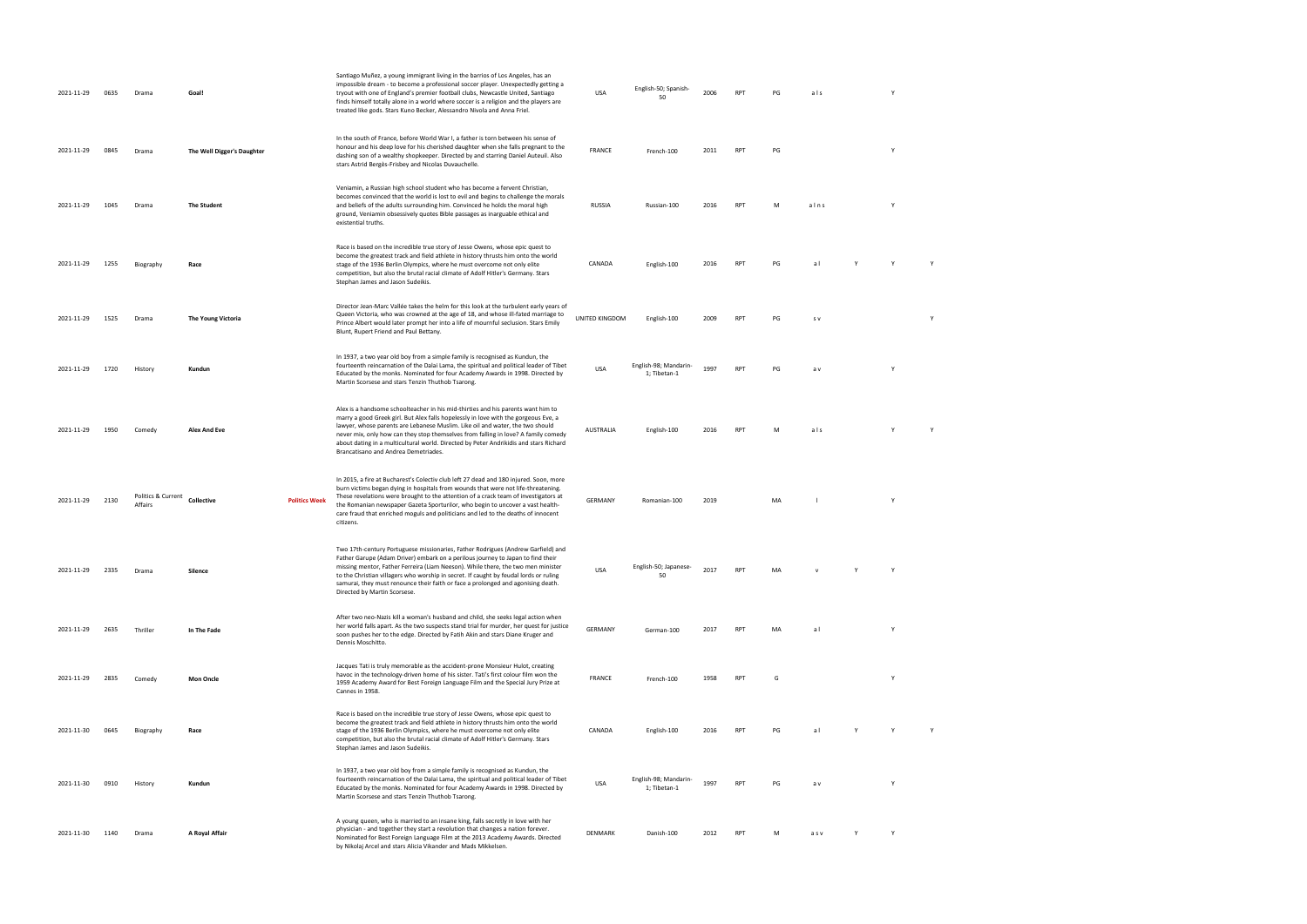| 2021-11-30 | 1410 | Documentary<br>Feature        | <b>Land Of The Bears</b>                    |                      | Set in the wilderness of the Kamchatka Peninsula, in Russia's far east, filmmaker<br>Guillaume Vincent follows the daily adventures of five wild brown bears - a mother<br>and her two cubs, an adolescent male, and an experienced male leader.                                                                                                                                                                                                      | <b>FRANCE</b>      | English-100                               | 2014 |                 |    |          |   |   |
|------------|------|-------------------------------|---------------------------------------------|----------------------|-------------------------------------------------------------------------------------------------------------------------------------------------------------------------------------------------------------------------------------------------------------------------------------------------------------------------------------------------------------------------------------------------------------------------------------------------------|--------------------|-------------------------------------------|------|-----------------|----|----------|---|---|
| 2021-11-30 | 1545 | Comedy                        | <b>Mon Oncle</b>                            |                      | Jacques Tati is truly memorable as the accident-prone Monsieur Hulot, creating<br>havoc in the technology-driven home of his sister. Tati's first colour film won the<br>1959 Academy Award for Best Foreign Language Film and the Special Jury Prize at<br>Cannes in 1958.                                                                                                                                                                           | <b>FRANCE</b>      | French-100                                | 1958 | <b>RPT</b>      | G  |          | Y |   |
| 2021-11-30 | 1755 | Comedy                        | Cj7                                         |                      | A poor father and his young son's lives are turned upside down when a fascinating<br>and strange new pet enters their world. Amid the resulting comic mayhem, they<br>ultimately learn a poignant lesson about the true nature of family and the things<br>money can't buy. Stars Stephen Chow and Yuqi Zhang.                                                                                                                                        | CHINA              | Mandarin-100                              | 2008 | <b>RPT</b>      | PG | a v      | Y |   |
| 2021-11-30 | 1930 |                               | Mystery / Crime Night Train To Lisbon       |                      | Raimund Gregorius, a Swiss Professor, abandons his lectures and buttoned-down life<br>to embark on a thrilling adventure that will take him on a journey to the very heart<br>of himself. Stars Jeremy Irons, Mélanie Laurent and Jack Huston.                                                                                                                                                                                                        | GERMANY            | English-100                               | 2013 | <b>RPT</b>      | M  | asv      |   |   |
| 2021-11-30 | 2135 | Drama                         | The Special Relationship                    | <b>Politics Week</b> | This dramatisation explores the complex relationship that developed between<br>former American President Bill Clinton and former UK Prime Minister Tony Blair as<br>the two progressive statesmen strived to unite their countries toward a common<br>goal. Directed by Richard Loncraine and stars Michael Sheen, Dennis Quaid and<br>Hope Davis.                                                                                                    |                    | UNITED KINGDOM English-50; French-50 2010 |      |                 | M  | l s      | Y |   |
| 2021-11-30 | 2320 | Drama                         | Mr Pip                                      |                      | Mr Pip is the story of how Mr Watts (Hugh Laurie), a teacher on the war-torn island<br>of Bougainville, helps a young girl survive the violence of her daily life through the<br>power of imagination.                                                                                                                                                                                                                                                | <b>NEW ZEALAND</b> | English-100                               | 2012 | <b>RPT</b>      | M  | a v      |   |   |
| 2021-11-30 | 2525 | Politics & Current<br>Affairs | Collective                                  |                      | In 2015, a fire at Bucharest's Colectiv club left 27 dead and 180 injured. Soon, more<br>burn victims began dying in hospitals from wounds that were not life-threatening.<br>These revelations were brought to the attention of a crack team of investigators at<br>the Romanian newspaper Gazeta Sporturilor, who begin to uncover a vast health-<br>care fraud that enriched moguls and politicians and led to the deaths of innocent<br>citizens. | <b>GERMANY</b>     | Romanian-100                              | 2019 | RPT             | MA |          | Y |   |
| 2021-11-30 | 2730 | Fantasy                       | The City Of Lost Children                   |                      | Nominated for the Palme d'Or at the 1995 Cannes Film Festival, director Jean-Pierre<br>Jeunet creates a riveting look at the longings of cynical adults for the innocent<br>dreams of childhood. Stars Ron Perlman, Daniel Emilfork and Judith Vittet.                                                                                                                                                                                                | <b>FRANCE</b>      | French-100                                | 1995 | <b>RPT</b>      | M  | <b>V</b> | Y |   |
| 2021-12-01 | 0535 | Documentary<br>Feature        | <b>Land Of The Bears</b>                    |                      | Set in the wilderness of the Kamchatka Peninsula, in Russia's far east, filmmaker<br>Guillaume Vincent follows the daily adventures of five wild brown bears - a mother<br>and her two cubs, an adolescent male, and an experienced male leader.                                                                                                                                                                                                      | <b>FRANCE</b>      | English-100                               | 2014 | <b>RPT</b>      | G  |          |   |   |
| 2021-12-01 | 0710 | Comedy                        | Cj7                                         |                      | A poor father and his young son's lives are turned upside down when a fascinating<br>and strange new pet enters their world. Amid the resulting comic mayhem, they<br>ultimately learn a poignant lesson about the true nature of family and the things<br>money can't buy. Stars Stephen Chow and Yuqi Zhang.                                                                                                                                        | CHINA              | Mandarin-100                              | 2008 | RP <sub>1</sub> | PG | a v      | Y |   |
| 2021-12-01 | 0845 | Comedy                        | <b>Mon Oncle</b>                            |                      | Jacques Tati is truly memorable as the accident-prone Monsieur Hulot, creating<br>havoc in the technology-driven home of his sister. Tati's first colour film won the<br>1959 Academy Award for Best Foreign Language Film and the Special Jury Prize at<br>Cannes in 1958.                                                                                                                                                                           | FRANCE             | French-100                                | 1958 | RP <sub>1</sub> | G  |          | Y |   |
| 2021-12-01 | 1055 |                               | Action Adventure Curse Of The Golden Flower |                      | From celebrated director Zhang Yimou, and featuring superstars Chow Yun-fat and<br>Gong Li, this is an epic tale of lust and power set in the opulent and violent world of<br>the 9th century Tang Dynasty. The story follows the Emperor, his Empress and the<br>tragic disintegration of their imperial family. Also stars Jay Chou Zhang and Liu Ye.                                                                                               | <b>HONG KONG</b>   | Cantonese-50;<br>Mandarin-50              | 2006 | <b>RPT</b>      | M  | a v      | Y |   |
| 2021-12-01 | 1300 | History                       | Kundun                                      |                      | In 1937, a two year old boy from a simple family is recognised as Kundun, the<br>fourteenth reincarnation of the Dalai Lama, the spiritual and political leader of Tibet<br>Educated by the monks. Nominated for four Academy Awards in 1998. Directed by<br>Martin Scorsese and stars Tenzin Thuthob Tsarong.                                                                                                                                        | <b>USA</b>         | English-98; Mandarin-<br>1; Tibetan-1     | 1997 | <b>RPT</b>      | PG | a v      | Y |   |
| 2021-12-01 | 1530 | Family                        | The Boy And The Beast                       |                      | When young orphan Kyuta, living on the streets of Shibuya, stumbles into a fantastic<br>world of beasts, he's taken in by Kumatetsu, a gruff warrior beast who's been<br>searching for the perfect apprentice.                                                                                                                                                                                                                                        | <b>JAPAN</b>       | English-100                               | 2015 | RPT             | PG |          | Y |   |
| 2021-12-01 | 1740 | Drama                         | <b>Every Day</b>                            |                      | Based on David Levithan's acclaimed New York Times bestseller, Every Day tells the<br>story of Rhiannon, a 16-year-old girl who falls in love with a mysterious spirit named<br>'A' who inhabits a different body every day. Feeling an unmatched connection,<br>Rhiannon and A work each day to find one another, not knowing what or who the<br>next day will bring. Stars Angourie Rice and Justice Smith.                                         | USA                | English-100                               | 2018 | <b>RPT</b>      | PG | al       |   | Y |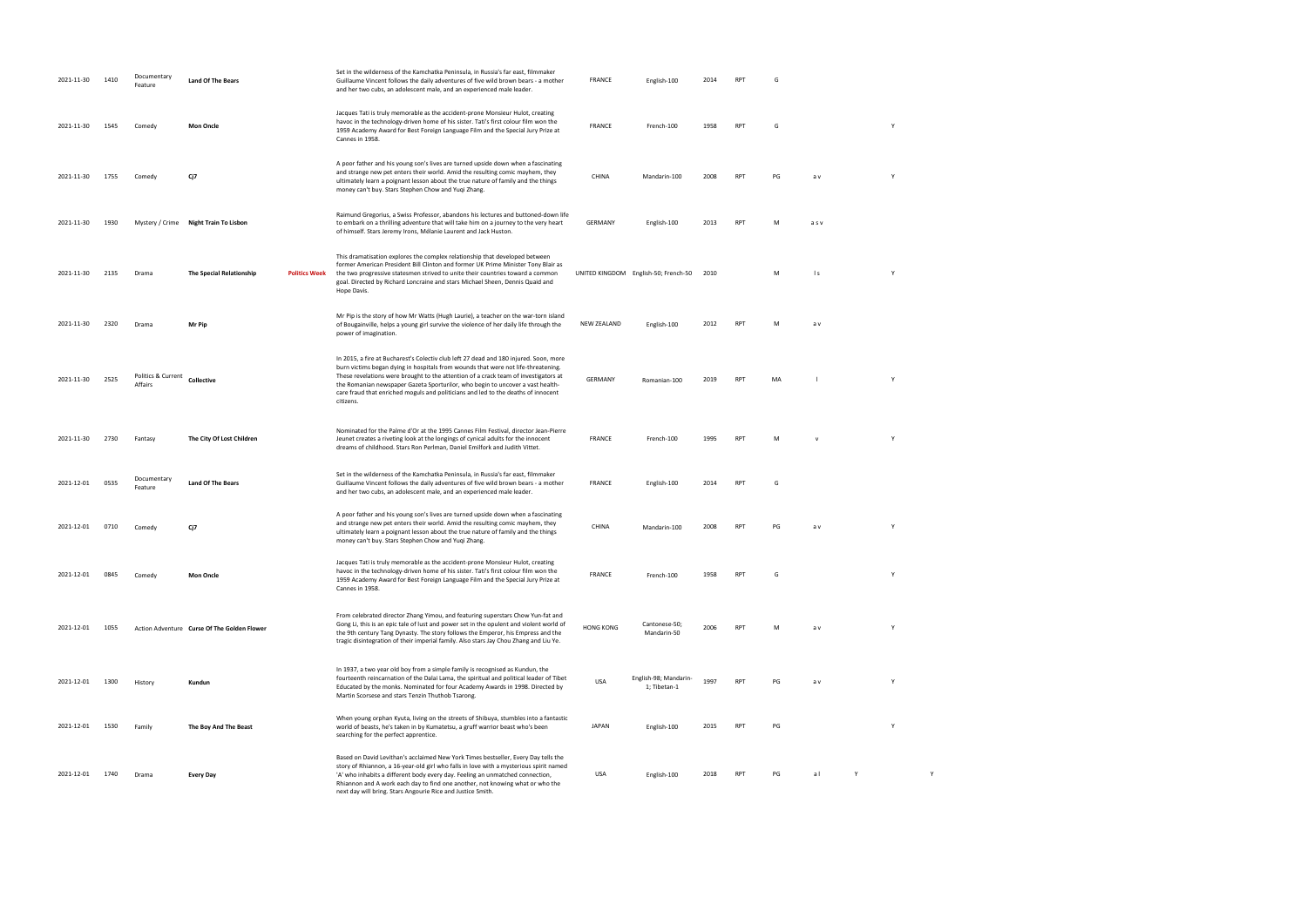| 2021-12-01 | 1930 | Comedy                 | The Jane Austen Book Club          |                      | A group of women and a man who meet regularly to discuss the works of the<br>novelist Jane Austen, soon discover their lives are playing out much like one of the<br>author's fictional worlds. Among the members of the club are Sylvia (Amy<br>Brenneman), a recent divorcee, Bernadette (Kathy Baker) who has decided to accept<br>her advancing age, and Prudie (Emily Blunt) who feels guilty about her persistent<br>fantasies of cheating on her loving husband. | USA            | English-100                          | 2007 | <b>RPT</b> | M  |           |   |   |   |  |
|------------|------|------------------------|------------------------------------|----------------------|-------------------------------------------------------------------------------------------------------------------------------------------------------------------------------------------------------------------------------------------------------------------------------------------------------------------------------------------------------------------------------------------------------------------------------------------------------------------------|----------------|--------------------------------------|------|------------|----|-----------|---|---|---|--|
| 2021-12-01 | 2130 | Drama                  | Rendition                          | <b>Politics Week</b> | Isabella El-Ibrahimi (Reese Witherspoon), the wife of an Egyptian-born engineer,<br>tries desperately to track down her husband after he disappears on an international<br>flight. Meanwhile, a CIA analyst's (Jake Gyllenhaal) world spins out of control as he<br>witnesses the engineer's interrogation and torture at the hands of the secret police.<br>Also stars Peter Sarsgaard and Meryl Streep.                                                               | USA            | Arabic-50; English-50 2008           |      |            | MA | a v       |   | Y |   |  |
| 2021-12-01 | 2345 | Drama                  | <b>Bravo Virtuoso!</b>             | Premiere             | Alik, a young virtuoso clarinettist of a classical orchestra, is inadvertently forced to<br>SBS World Movies accept contracts intended for a hired killer (called 'The Virtuoso') in order to save his<br>near-broke orchestra. But Alik is a musician, not a killer! Directed by Levon Minasian<br>and stars Samvel Tadevosian, Mariya Akhmetzyanova and Arman Navasardyan.                                                                                            | <b>FRANCE</b>  | Armenian-80; Russian-<br>20          | 2016 |            | MA | a v       |   | Y |   |  |
| 2021-12-01 | 2525 | Comedy                 | Five                               |                      | Samuel, a young man paying the rent for himself and his lifelong friends at an<br>apartment, ends up flat-broke and resorts to selling marijuana to pay the bills - only<br>to get caught up in the dangerous world of drugs. Directed by Igor Gotesman and<br>stars Pierre Niney, François Civil and Margot Bancilhon.                                                                                                                                                 | <b>FRANCE</b>  | French-100                           | 2016 | <b>RPT</b> | MA | n s       |   | Y |   |  |
| 2021-12-01 | 2720 | Drama                  | The Special Relationship           |                      | This dramatisation explores the complex relationship that developed between<br>former American President Bill Clinton and former UK Prime Minister Tony Blair as<br>the two progressive statesmen strived to unite their countries toward a common<br>goal. Directed by Richard Loncraine and stars Michael Sheen, Dennis Quaid and<br>Hope Davis.                                                                                                                      |                | UNITED KINGDOM English-50; French-50 | 2010 | RPT        | M  | $\vert$ s |   | Y |   |  |
| 2021-12-02 | 0500 | Family                 | The Boy And The Beast              |                      | When young orphan Kyuta, living on the streets of Shibuya, stumbles into a fantastic<br>world of beasts, he's taken in by Kumatetsu, a gruff warrior beast who's been<br>searching for the perfect apprentice.                                                                                                                                                                                                                                                          | JAPAN          | English-100                          | 2015 | RPT        | PG |           |   | Y |   |  |
| 2021-12-02 | 0710 | Family                 | Little Nicolas On Holiday          |                      | Let the seaside adventures begin. Nicholas and his family are off to the seaside for a<br>summer vacation, and the result is a film filled with rich humour, moments of<br>childhood nostalgia, hilarious blunders and misunderstandings across three<br>generations. Stars Mathéo Boisselier, Valérie Lemercier and Kad Merad.                                                                                                                                         | <b>FRANCE</b>  | French-100                           | 2014 | <b>RPT</b> | PG | a n       |   | Y |   |  |
| 2021-12-02 | 0900 | Documentary<br>Feature | <b>Land Of The Bears</b>           |                      | Set in the wilderness of the Kamchatka Peninsula, in Russia's far east, filmmaker<br>Guillaume Vincent follows the daily adventures of five wild brown bears - a mother<br>and her two cubs, an adolescent male, and an experienced male leader.                                                                                                                                                                                                                        | FRANCE         | English-100                          | 2014 | <b>RPT</b> | G  |           |   |   |   |  |
| 2021-12-02 | 1035 | Drama                  | <b>Every Day</b>                   |                      | Based on David Levithan's acclaimed New York Times bestseller, Every Day tells the<br>story of Rhiannon, a 16-year-old girl who falls in love with a mysterious spirit named<br>'A' who inhabits a different body every day. Feeling an unmatched connection,<br>Rhiannon and A work each day to find one another, not knowing what or who the<br>next day will bring. Stars Angourie Rice and Justice Smith.                                                           | USA            | English-100                          | 2018 | <b>RPT</b> | PG | a l       | Y |   | Y |  |
| 2021-12-02 | 1225 | Drama                  | The Special Relationship           |                      | This dramatisation explores the complex relationship that developed between<br>former American President Bill Clinton and former UK Prime Minister Tony Blair as<br>the two progressive statesmen strived to unite their countries toward a common<br>goal. Directed by Richard Loncraine and stars Michael Sheen, Dennis Quaid and<br>Hope Davis.                                                                                                                      |                | UNITED KINGDOM English-50; French-50 | 2010 | <b>RPT</b> |    |           |   |   |   |  |
| 2021-12-02 | 1405 | Comedy                 | Cj7                                |                      | A poor father and his young son's lives are turned upside down when a fascinating<br>and strange new pet enters their world. Amid the resulting comic mayhem, they<br>ultimately learn a poignant lesson about the true nature of family and the things<br>money can't buy. Stars Stephen Chow and Yuqi Zhang.                                                                                                                                                          | CHINA          | Mandarin-100                         | 2008 | <b>RPT</b> | PG | a v       |   |   |   |  |
| 2021-12-02 | 1540 |                        | Action Adventure Remi Nobody's Boy |                      | Adapted from Hector Malot's celebrated classic novel, this film follows the<br>adventures of Remi, a young orphan raised by the kind Mrs Barberin, then torn away<br>from his adoptive mother at age ten and placed in the care of Signor Vitalis, a<br>mysterious travelling performer. Stars Daniel Auteuil and Maleaume Paquin.                                                                                                                                      | <b>FRANCE</b>  | French-100                           | 2017 | <b>RPT</b> | PG | a v       |   | Y |   |  |
| 2021-12-02 | 1740 | Drama                  | <b>Blinded By The Light</b>        | Premiere             | Javed (Viveik Kalra) is a Pakistani teenager who experiences racial and economic<br>turmoil while living in Luton, England, in 1987. He writes poetry as a means to<br>SBS World Movies escape the intolerance of his hometown and the stubborn views of his traditional<br>father. When a classmate introduces him to the music of Bruce Springsteeen, Javed<br>sees parallels between the singer's powerful lyrics and his own working-class<br>environment.          | UNITED KINGDOM | English-100                          | 2019 |            | PG | alv       |   |   | Y |  |
| 2021-12-02 | 1950 | Drama                  | <b>A Ghost Story</b>               |                      | Acclaimed director David Lowery explores the themes of legacy, loss, and the<br>essential human longing for meaning and connection. Recently deceased, a white-<br>sheeted ghost (Casey Affleck) returns to his suburban home to console his bereft<br>wife (Rooney Mara), only to find that in his spectral state he has become unstuck in<br>time, forced to watch passively as the life he knew and the woman he loves slowly<br>slip away.                          | USA            | English-100                          | 2017 |            | M  | a l       |   | Y |   |  |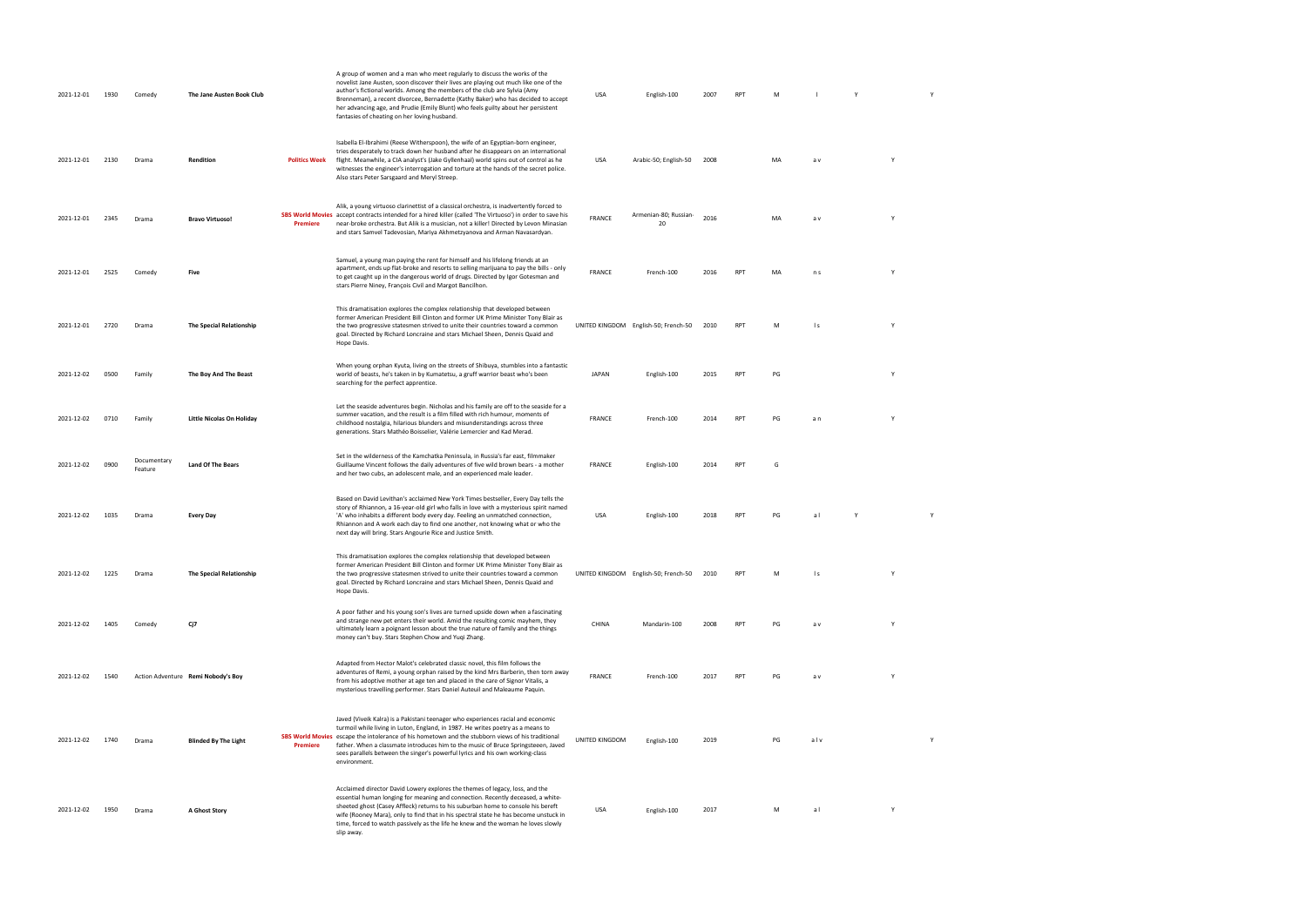| 2021-12-02 | 2130 | Drama                  | Mark Felt: The Man Who<br><b>Brought Down The White</b> | The story of FBI special agent Mark Felt, who under the name 'Deep Throat', helped<br>The Washington Post journalists Bob Woodward and Carl Bernstein uncover the<br>Watergate scandal in 1972. In the process, Felt risked and ultimately sacrificed<br>everything, including his family and career, to bring what he knew to light. Directed<br>by Peter Landesman and stars Liam Neeson and Diane Lane.                                    | USA            | English-100           | 2017 | <b>RPT</b>      | M  | al   |   |  |
|------------|------|------------------------|---------------------------------------------------------|-----------------------------------------------------------------------------------------------------------------------------------------------------------------------------------------------------------------------------------------------------------------------------------------------------------------------------------------------------------------------------------------------------------------------------------------------|----------------|-----------------------|------|-----------------|----|------|---|--|
| 2021-12-02 | 2325 | Fantasy                | The City Of Lost Children                               | Nominated for the Palme d'Or at the 1995 Cannes Film Festival, director Jean-Pierre<br>Jeunet creates a riveting look at the longings of cynical adults for the innocent<br>dreams of childhood. Stars Ron Perlman, Daniel Emilfork and Judith Vittet.                                                                                                                                                                                        | <b>FRANCE</b>  | French-100            | 1995 | <b>RPT</b>      | M  |      |   |  |
| 2021-12-02 | 2530 | Drama                  | Rendition                                               | Isabella El-Ibrahimi (Reese Witherspoon), the wife of an Egyptian-born engineer,<br>tries desperately to track down her husband after he disappears on an international<br>flight. Meanwhile, a CIA analyst's (Jake Gyllenhaal) world spins out of control as he<br>witnesses the engineer's interrogation and torture at the hands of the secret police.<br>Also stars Peter Sarsgaard and Meryl Streep.                                     | USA            | Arabic-50; English-50 | 2008 | <b>RPT</b>      | MA | a v  |   |  |
| 2021-12-02 | 2745 | Comedy                 | Chevalier                                               | A fishing trip in the Aegean Sea among six friends becomes the perfect setting for a<br>relentless contest of male dominance. Everything can spark a fierce competition;<br>but, only one can wear the precious chevalier. Who will it be? Directed by Athina<br>Rachel Tsangari and stars Vangelis Mourikis, Nikos Orfanos and Yorgos<br>Pirpassopoulos.                                                                                     | GREECE         | Greek-100             | 2015 | <b>RPT</b>      | M  | alns |   |  |
| 2021-12-03 | 0545 | Drama                  | Every Day                                               | Based on David Levithan's acclaimed New York Times bestseller, Every Day tells the<br>story of Rhiannon, a 16-year-old girl who falls in love with a mysterious spirit named<br>'A' who inhabits a different body every day. Feeling an unmatched connection,<br>Rhiannon and A work each day to find one another, not knowing what or who the<br>next day will bring. Stars Angourie Rice and Justice Smith.                                 | USA            | English-100           | 2018 | RP <sup></sup>  | PG | al   |   |  |
| 2021-12-03 | 0735 |                        | Action Adventure Remi Nobody's Boy                      | Adapted from Hector Malot's celebrated classic novel, this film follows the<br>adventures of Remi, a young orphan raised by the kind Mrs Barberin, then torn away<br>from his adoptive mother at age ten and placed in the care of Signor Vitalis, a<br>mysterious travelling performer. Stars Daniel Auteuil and Maleaume Paquin.                                                                                                            | FRANCE         | French-100            | 2017 | RP <sub>1</sub> | PG | a v  |   |  |
| 2021-12-03 | 0935 | Family                 | The Boy And The Beast                                   | When young orphan Kyuta, living on the streets of Shibuya, stumbles into a fantastic<br>world of beasts, he's taken in by Kumatetsu, a gruff warrior beast who's been<br>searching for the perfect apprentice.                                                                                                                                                                                                                                | <b>JAPAN</b>   | English-100           | 2015 | <b>RPT</b>      | PG |      |   |  |
| 2021-12-03 | 1145 | Comedy                 | Chevalier                                               | A fishing trip in the Aegean Sea among six friends becomes the perfect setting for a<br>relentless contest of male dominance. Everything can spark a fierce competition;<br>but, only one can wear the precious chevalier. Who will it be? Directed by Athina<br>Rachel Tsangari and stars Vangelis Mourikis, Nikos Orfanos and Yorgos<br>Pirpassopoulos.                                                                                     | GREECE         | Greek-100             | 2015 | <b>RP</b>       |    | alns |   |  |
| 2021-12-03 | 1345 | Drama                  | <b>Blinded By The Light</b>                             | Javed (Viveik Kalra) is a Pakistani teenager who experiences racial and economic<br>turmoil while living in Luton, England, in 1987. He writes poetry as a means to<br>escape the intolerance of his hometown and the stubborn views of his traditional<br>father. When a classmate introduces him to the music of Bruce Springsteeen, Javed<br>sees parallels between the singer's powerful lyrics and his own working-class<br>environment. | UNITED KINGDOM | English-100           | 2019 | RP.             | PG | alv  |   |  |
| 2021-12-03 | 1555 | Family                 | Little Nicolas On Holiday                               | Let the seaside adventures begin. Nicholas and his family are off to the seaside for a<br>summer vacation, and the result is a film filled with rich humour, moments of<br>childhood nostalgia, hilarious blunders and misunderstandings across three<br>generations. Stars Mathéo Boisselier, Valérie Lemercier and Kad Merad.                                                                                                               | FRANCE         | French-100            | 2014 | <b>RPT</b>      | PG | a n  | Y |  |
| 2021-12-03 | 1745 | Biography              | Gagarin                                                 | On April 12, 1961, Yuri Gagarin blasted off from Vostok to become the first man in<br>space. It was a mission fraught with danger as he rocketed into an uncertain fate.<br>This stunning biopic charts Gagarin's momentous journey. Stars Yaroslav Zhalnin as<br>Yuri Gagarin.                                                                                                                                                               | <b>RUSSIA</b>  | Russian-100           | 2013 | RPT             | PG |      | Y |  |
| 2021-12-03 | 1950 | <b>Science Fiction</b> | <b>Source Code</b>                                      | Army pilot Colter Stevens wakes up in the body of an unknown man and discovers<br>he's part of an experimental government program to find the bomber of a Chicago<br>commuter train within eight minutes. Directed by Duncan Jones and stars Jake<br>Gyllenhaal. Michelle Monaghan and Vera Farmiga.                                                                                                                                          | USA            | English-100           | 2011 | RP.             | NЛ | alv  |   |  |
| 2021-12-03 | 2130 | Biography              | The Iron Lady                                           | An elderly Margaret Thatcher talks to the imagined presence of her recently<br>deceased husband as she struggles to come to terms with his death while scenes<br>Politics Week from her past life, from girlhood to British Prime Minister, intervene. Winner of two<br>Academy Awards in 2012, including Best Actress. Directed by Phyllida Lloyd and<br>stars Meryl Streep, Jim Broadbent and Richard E. Grant.                             | UNITED KINGDOM | English-100           | 2011 | <b>RPT</b>      | M  | a v  |   |  |
| 2021-12-03 | 2330 | Drama                  | Tanna                                                   | Set on a remote South Pacific island, covered in rain forest and dominated by an<br>active volcano, this heartfelt story tells of a forbidden love affair and the pact<br>between the old ways and the new. Tanna is based on a true story and performed by<br>the people of Yakel in Vanuatu. Nominated for an Academy Award for Best Foreign<br>Language Film in 2017. Stars Mungau Dain and Marie Wawa.                                    | AUSTRALIA      | Bislama-100           | 2015 | <b>RPT</b>      | M  | anv  |   |  |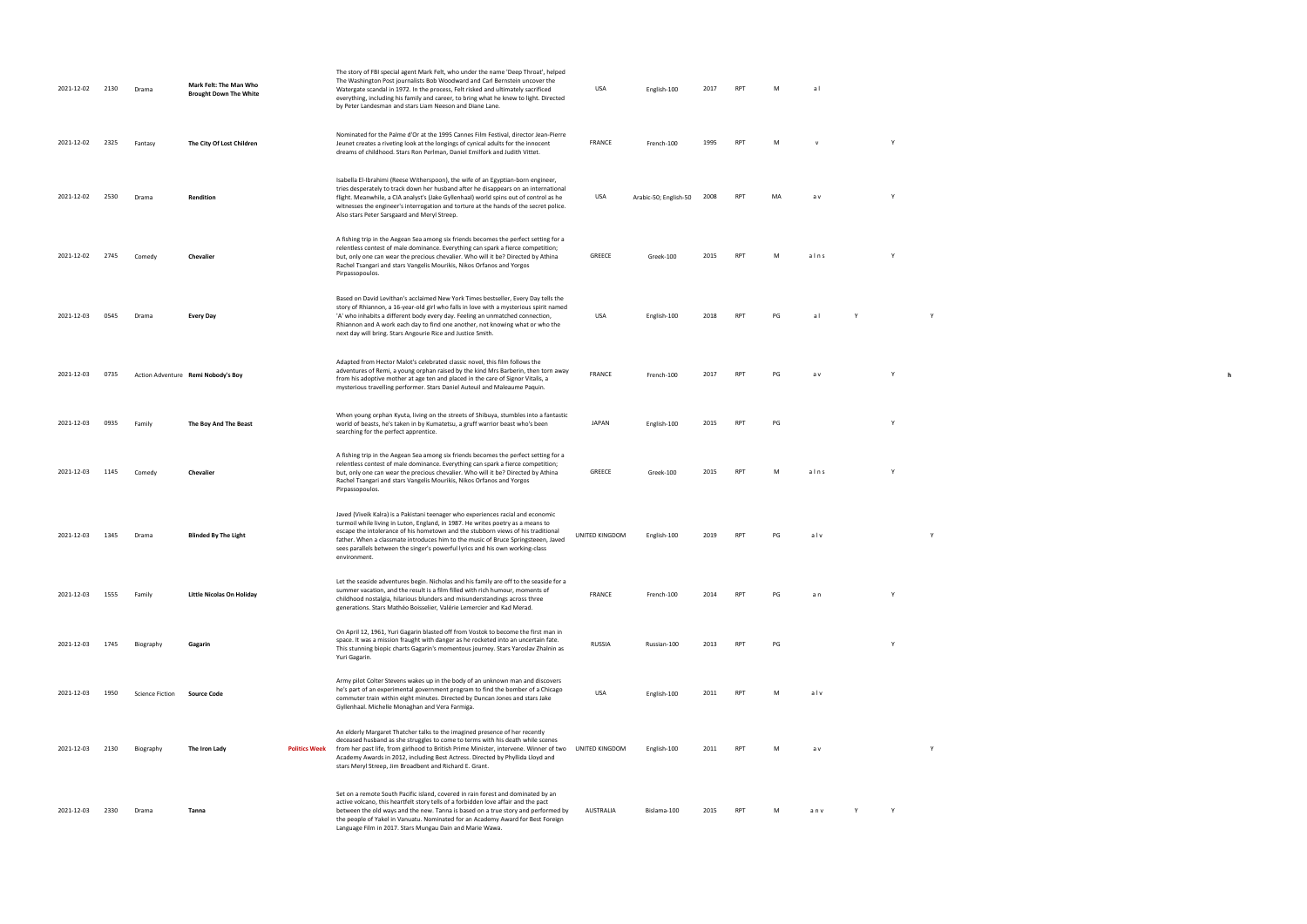| 2021-12-03                | 2525 | Comedy                       | <b>Microbe And Gasoline</b>        |                                            | Microbe is a shy boy, often lost in his drawings. Gasoline is a smart, inventive kid,<br>who arrives at school in the middle of the year. The two instantly become great<br>friends, and as the summer vacations draw closer, they both know that neither<br>wants to spend two months with their respective families. Thanks to a lawnmower<br>engine and a few planks, they build their own 'car' and set off for adventure on the<br>roads of France.                                        | FRANCE         | French-100                                         | 2015 | <b>RPT</b> | M  | Is v |   |   |  |  |
|---------------------------|------|------------------------------|------------------------------------|--------------------------------------------|-------------------------------------------------------------------------------------------------------------------------------------------------------------------------------------------------------------------------------------------------------------------------------------------------------------------------------------------------------------------------------------------------------------------------------------------------------------------------------------------------|----------------|----------------------------------------------------|------|------------|----|------|---|---|--|--|
| 2021-12-03                | 2720 | Fantasy                      | Aloys                              |                                            | Aloys Adorn, a lonely private investigator, is contacted by a mysterious woman who<br>persuades him to try a mind game known as 'telephone walking'. Fascinated by her<br>voice, Aloys discovers an imaginary universe that allows him to break out of his<br>isolation. Directed by Tobias Nölle and stars Georg Friedrich and Tilde von Overbeck.                                                                                                                                             | SWITZERLAND    | Swiss German-100                                   | 2016 | <b>RPT</b> | M  | al   | Y |   |  |  |
| 2021-12-04                | 0500 | Family                       | <b>Little Nicolas On Holiday</b>   |                                            | Let the seaside adventures begin. Nicholas and his family are off to the seaside for a<br>summer vacation, and the result is a film filled with rich humour, moments of<br>childhood nostalgia, hilarious blunders and misunderstandings across three<br>generations. Stars Mathéo Boisselier, Valérie Lemercier and Kad Merad.                                                                                                                                                                 | FRANCE         | French-100                                         | 2014 | <b>RPT</b> | PG | a n  | Y |   |  |  |
| 2021-12-04                | 0650 | Drama                        | <b>Blinded By The Light</b>        |                                            | Javed (Viveik Kalra) is a Pakistani teenager who experiences racial and economic<br>turmoil while living in Luton, England, in 1987. He writes poetry as a means to<br>escape the intolerance of his hometown and the stubborn views of his traditional<br>father. When a classmate introduces him to the music of Bruce Springsteeen, Javed<br>sees parallels between the singer's powerful lyrics and his own working-class<br>environment.                                                   | UNITED KINGDOM | English-100                                        | 2019 | <b>RPT</b> | PG | alv  |   | Y |  |  |
| 2021-12-04                | 0900 | Biography                    | Gagarin                            |                                            | On April 12, 1961, Yuri Gagarin blasted off from Vostok to become the first man in<br>space. It was a mission fraught with danger as he rocketed into an uncertain fate.<br>This stunning biopic charts Gagarin's momentous journey. Stars Yaroslav Zhalnin as<br>Yuri Gagarin.                                                                                                                                                                                                                 | RUSSIA         | Russian-100                                        | 2013 | <b>RPT</b> | PG |      | Y |   |  |  |
| 2021-12-04                | 1105 | Comedy                       | <b>Microbe And Gasoline</b>        |                                            | Microbe is a shy boy, often lost in his drawings. Gasoline is a smart, inventive kid,<br>who arrives at school in the middle of the year. The two instantly become great<br>friends, and as the summer vacations draw closer, they both know that neither<br>wants to spend two months with their respective families. Thanks to a lawnmower<br>engine and a few planks, they build their own 'car' and set off for adventure on the<br>roads of France.                                        | FRANCE         | French-100                                         | 2015 | <b>RPT</b> | M  | Is v | Y |   |  |  |
| 2021-12-04                | 1300 |                              | Action Adventure Remi Nobody's Boy |                                            | Adapted from Hector Malot's celebrated classic novel, this film follows the<br>adventures of Remi, a young orphan raised by the kind Mrs Barberin, then torn away<br>from his adoptive mother at age ten and placed in the care of Signor Vitalis, a<br>mysterious travelling performer. Stars Daniel Auteuil and Maleaume Paquin.                                                                                                                                                              | FRANCE         | French-100                                         | 2017 | <b>RPT</b> | PG | a v  | Y |   |  |  |
| 2021-12-04                | 1500 | Action Adventure Jungle Book |                                    |                                            | The Korda brothers' adaptation of Rudyard Kipling's classic novel received four<br>Academy Award nominations in 1943. It tells the story of Mowgli, a young child who<br>has been raised in the jungle by wolves. Mowgli is content with his animal friends<br>until one day he is captured and brought back to his mother. Stars Sabu and Patricia<br>O'Rourke.                                                                                                                                | UNITED KINGDOM | English-100                                        | 1942 | <b>RPT</b> | PG | a v  |   |   |  |  |
| 2021-12-04 1700 Animation |      |                              | Kirikou And The Men And<br>Women   |                                            | Once again, Kirikou's noble grandfather shares wonderful tales about his grandson's<br>childhood, when he helped the men and women from his own village and from<br>other villages as well.                                                                                                                                                                                                                                                                                                     | FRANCE         | French-100                                         | 2012 | <b>RPT</b> | PG |      |   |   |  |  |
| 2021-12-04                | 1840 |                              | Romantic Comedy An Ideal Husband   | <b>SBS World Movies</b><br><b>Premiere</b> | Sir Robert Chiltern (Jeremy Northam) is a highly respected politician, well-off and<br>with a loving family. But all this is threatened when an old acquaintance appears in<br>London with damning evidence of a past misdeed. Only Sir Robert's dissolute best<br>friend, Lord Goring (Rupert Everett), is scheming enough to come to his aid. Based<br>on the 1895 play by Oscar Wilde. Also stars Julianne Moore and Cate Blanchett.                                                         | UNITED KINGDOM | English-100                                        | 1999 |            |    |      |   |   |  |  |
| 2021-12-04                | 2030 | Thriller                     | The Ides Of March                  |                                            | Ambition seduces and power corrupts in this enthralling political thriller from<br>director George Clooney. Idealistic campaign worker Stephen Meyers (Ryan Gosling)<br>has sworn to give all for Governor Mike Morris (Clooney), a wild card presidential<br>candidate whose ground-breaking ideas could change the political landscape.<br>However, a brutal Ohio primary threatens to test Morris' integrity, while Meyers<br>finds himself caught up in a scandal involving a young intern. | <b>USA</b>     | English-100                                        | 2011 | <b>RPT</b> | M  | als  |   |   |  |  |
| 2021-12-04                | 2225 | Drama                        | Room In Rome                       |                                            | When Alba seduces Natasha in a bar, the two women agree to limit their passionate<br>affair to a one-night encounter. However, as they begin to slowly reveal their true<br>selves to each other, their lust is met with deeper emotions that open the door for<br>what evolves into a poignant character study. Nominated for four Spanish Goya<br>Awards in 2011. Directed by Julio Medem and stars Elena Anaya, Natasha Yarovenko<br>and Enrico Lo Verso.                                    | SPAIN          | Spanish-33.34;<br>English-33.33; Italian-<br>33.33 | 2010 | <b>RPT</b> | MA | ans  | Y |   |  |  |
| 2021-12-04                | 2425 | Comedy                       | Chevalier                          |                                            | A fishing trip in the Aegean Sea among six friends becomes the perfect setting for a<br>relentless contest of male dominance. Everything can spark a fierce competition;<br>but, only one can wear the precious chevalier. Who will it be? Directed by Athina<br>Rachel Tsangari and stars Vangelis Mourikis, Nikos Orfanos and Yorgos<br>Pirpassopoulos.                                                                                                                                       | GREECE         | Greek-100                                          | 2015 | <b>RPT</b> | M  | alns | Y |   |  |  |